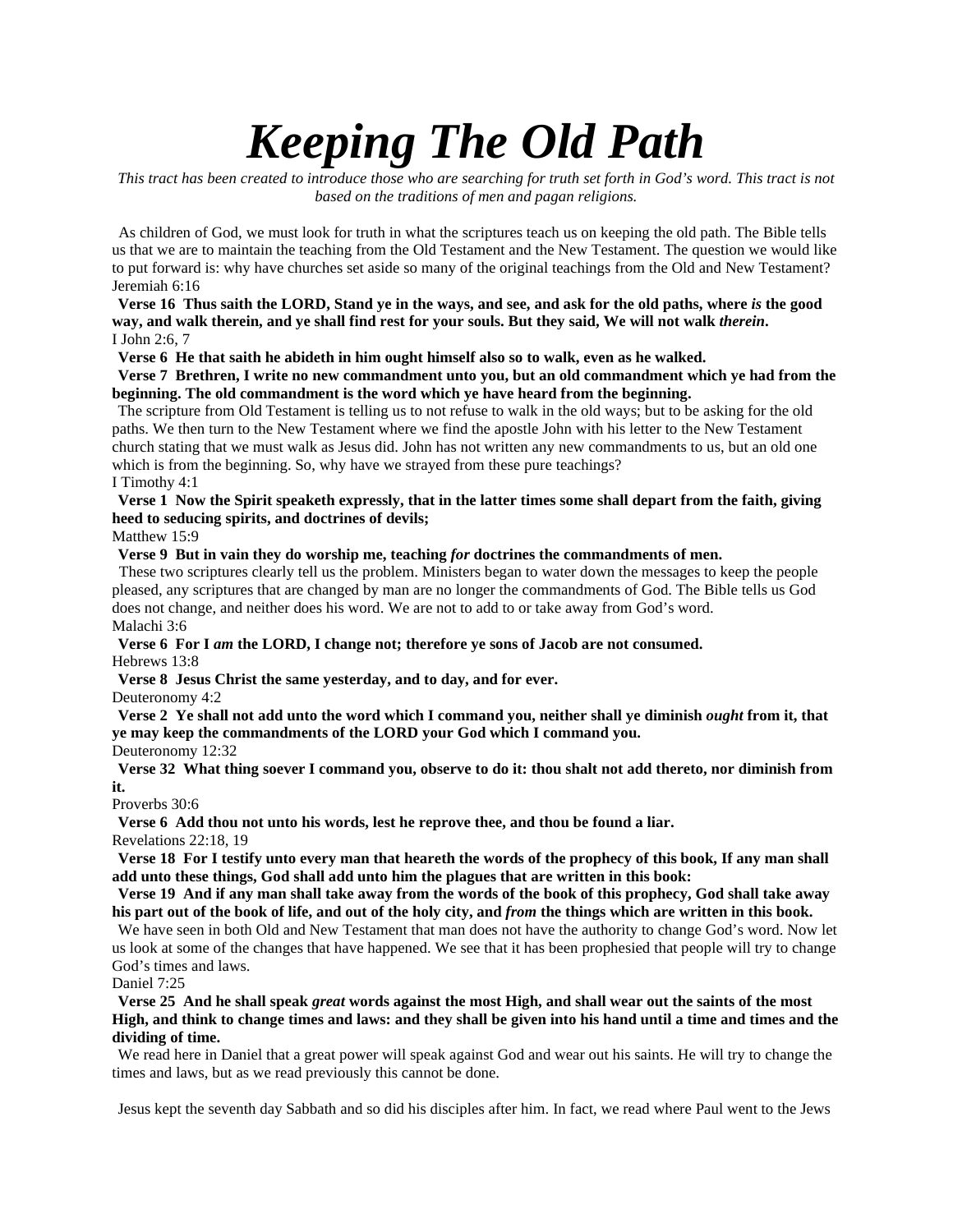and Gentiles to preach to them on the Sabbath for one and a half years.

Acts 18:4-11

**Verse 4 And he reasoned in the synagogue every sabbath, and persuaded the Jews and the Greeks.** 

**Verse 5 And when Silas and Timotheus were come from Macedonia, Paul was pressed in the spirit, and testified to the Jews** *that* **Jesus** *was* **Christ.** 

**Verse 6 And when they opposed themselves, and blasphemed, he shook** *his* **raiment, and said unto them, Your blood** *be* **upon your own heads; I** *am* **clean: from henceforth I will go unto the Gentiles.** 

**Verse 7 And he departed thence, and entered into a certain** *man's* **house, named Justus,** *one* **that worshipped God, whose house joined hard to the synagogue.** 

**Verse 8 And Crispus, the chief ruler of the synagogue, believed on the Lord with all his house; and many of the Corinthians hearing believed, and were baptized.** 

**Verse 9 Then spake the Lord to Paul in the night by a vision, Be not afraid, but speak, and hold not thy peace:** 

**Verse 10 For I am with thee, and no man shall set on thee to hurt thee: for I have much people in this city. Verse 11 And he continued** *there* **a year and six months, teaching the word of God among them.**  Acts 17:2

**Verse 2 And Paul, as his manner was, went in unto them, and three sabbath days reasoned with them out of the scriptures,** 

These events happened about 53 A.D., some twenty years after the resurrection of Jesus. If a new day was to be introduced to the Gentiles, would it not have been done by then. One event that this power spoken of in Daniel thinks that he has changed is the time of God's Sabbath. Another change is the lie of God's law being nailed to the cross, and this being so his laws would be done away with.

### Colossians 2:14

**Verse 14 Blotting out the handwriting of ordinances that was against us, which was contrary to us, and took it out of the way, nailing it to his cross;**

The handwriting of ordinances was what Moses wrote on parchment paper, and set it on the side of the ark, and was not the moral code written with the finger of God on two tables of stone. Deuteronomy 31:24-26

**Verse 24 And it came to pass, when Moses had made an end of writing the words of this law in a book, until they were finished,** 

**Verse 25 That Moses commanded the Levites, which bare the ark of the covenant of the LORD, saying, Verse 26 Take this book of the law, and put it in the side of the ark of the covenant of the LORD your God, that it may be there for a witness against thee.** 

Deuteronomy 9:10

**Verse 10 And the LORD delivered unto me two tables of stone written with the finger of God; and on them** *was written* **according to all the words, which the LORD spake with you in the mount out of the midst of the fire in the day of the assembly.** 

We can see with these few scriptures that there is a distinction between the book of Moses and the law of God written on tablets of stone. So, one should question, did Jesus plan to nail God's moral law to the cross? Let us look to the scriptures for the answer.

#### Matthew 5:18, 19

**Verse 18 For verily I say unto you, Till heaven and earth pass, one jot or one tittle shall in no wise pass from the law, till all be fulfilled.** 

**Verse 19 Whosoever therefore shall break one of these least commandments, and shall teach men so, he shall be called the least in the kingdom of heaven: but whosoever shall do and teach** *them***, the same shall be called great in the kingdom of heaven.** 

Jesus is about as clear as one can get to our knowledge the earth nor the heavens have passed away. Whose teachings are we following when we propagate the law is done away with? The other argument we might be told concerning the scripture we just read is that Jesus fulfilled everything at the cross; but that too is not the truth as the scriptures will show.

#### Acts 3:19-21

**Verse 19 Repent ye therefore, and be converted, that your sins may be blotted out, when the times of refreshing shall come from the presence of the Lord;**

**Verse 20 And he shall send Jesus Christ, which before was preached unto you:** 

**Verse 21 Whom the heaven must receive until the times of restitution of all things, which God hath spoken by the mouth of all his holy prophets since the world began.**